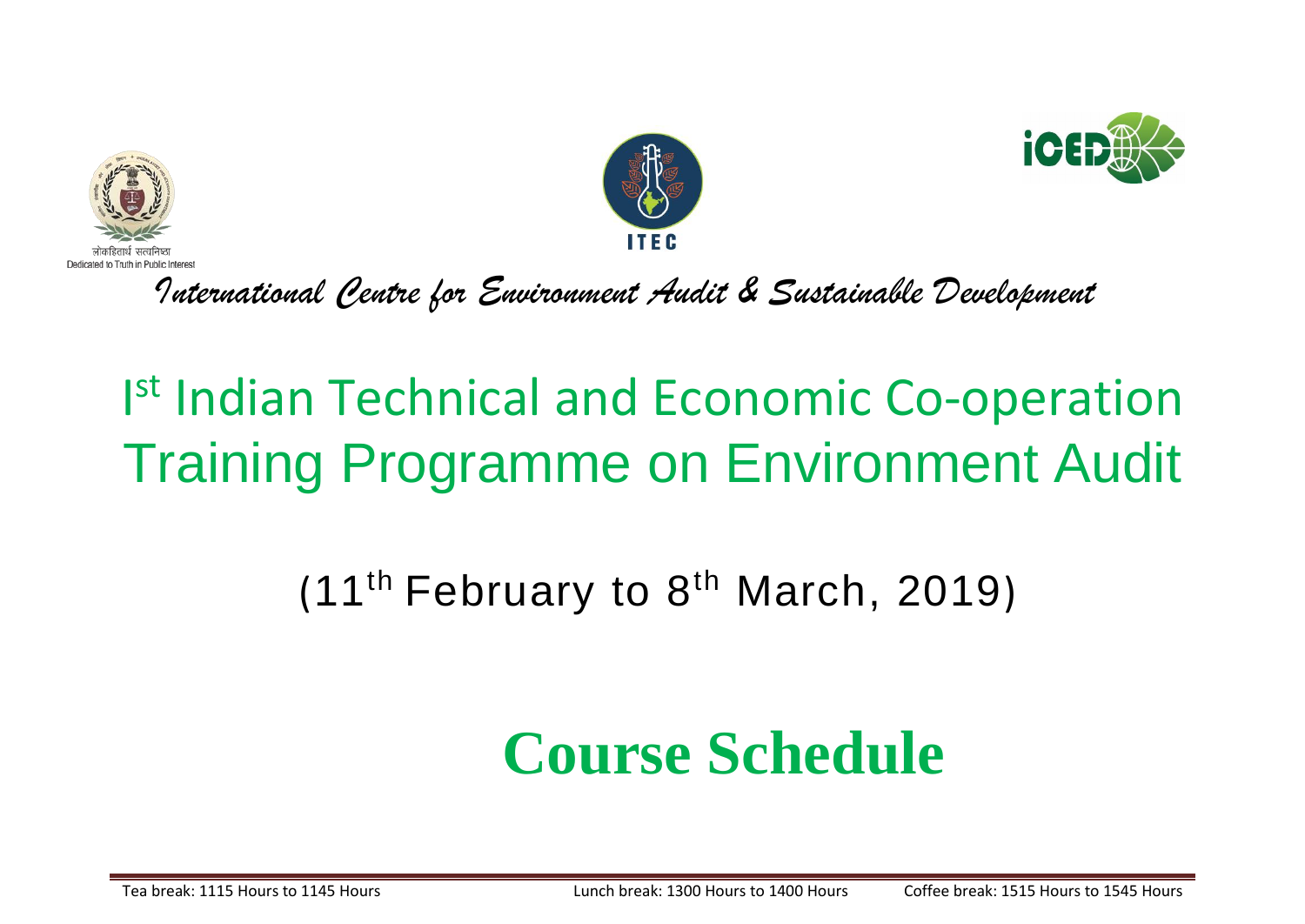#### **First week**

| Date & Day                     | <b>Session 1</b><br>10:00-11:15 Hours                                                      | <b>Session 2</b><br>$11:45 - 13:00$ Hours      | <b>Session 3</b><br>$14:00 - 15:15$ Hours                                                | <b>Session 4</b><br>$15:45 - 17:00$ Hours |
|--------------------------------|--------------------------------------------------------------------------------------------|------------------------------------------------|------------------------------------------------------------------------------------------|-------------------------------------------|
| 11 Feb 2019<br><b>Monday</b>   | <b>Inauguration by DG and</b><br><b>Introducing India by Indian</b><br><b>Participants</b> | <b>Ice Breaking Session</b>                    | <b>Overview of Environmental Issues and their Governance</b>                             |                                           |
|                                | iCED Auditorium                                                                            | Mr. Pushkar Kumar, Director<br>$(T&R)$ , iCED  | Mr Satish Loomba, Ex ADAI, New Delhi                                                     |                                           |
| 12 Feb 2019<br><b>Tuesday</b>  | <b>Environment Audit</b>                                                                   |                                                | <b>International Environment Accords and Environment Legislations in</b><br><b>India</b> |                                           |
|                                |                                                                                            | Mr Arun Kumar, DAG, O/o PAG (G&SSA), Rajasthan | Ms. Eisha krishn and Ms. Upama Bhattacharjee, ELDF, New Delhi                            |                                           |
| 13 Feb 2019<br>Wednesday       | <b>Use of GIS and Remote Sensing in Environment Audit</b>                                  |                                                | <b>INTOSAI WGEA and related ISSAIs</b>                                                   |                                           |
|                                | Dr. T. V. Ramachandra, Indian Institute of Science (IISC),<br>Bengaluru                    |                                                | Ms. Shefali Andaleeb, PD (Customs), O/o C&AG of India, New Delhi                         |                                           |
| 14 Feb 2019<br><b>Thursday</b> | <b>Climate Change</b>                                                                      |                                                | <b>Auditing Climate Change</b>                                                           |                                           |
|                                | Mr C B Ramkumar, Founder, Green Dreams, Bengaluru                                          |                                                | Mr. Sunil S. Dadhe, Director General, iCED                                               |                                           |
| 15 Feb 2019                    | <b>Auditing SDGs</b>                                                                       |                                                |                                                                                          |                                           |
| Friday                         | Ms Swati Pandey, Director, iCISA Noida                                                     |                                                |                                                                                          |                                           |
| 16 Feb 2019<br><b>Saturday</b> | <b>Visit to Dravyavati River Project</b>                                                   |                                                |                                                                                          |                                           |
| 17 Feb 2019<br><b>Sunday</b>   | <b>Local Sight Seeing in Jaipur</b>                                                        |                                                |                                                                                          |                                           |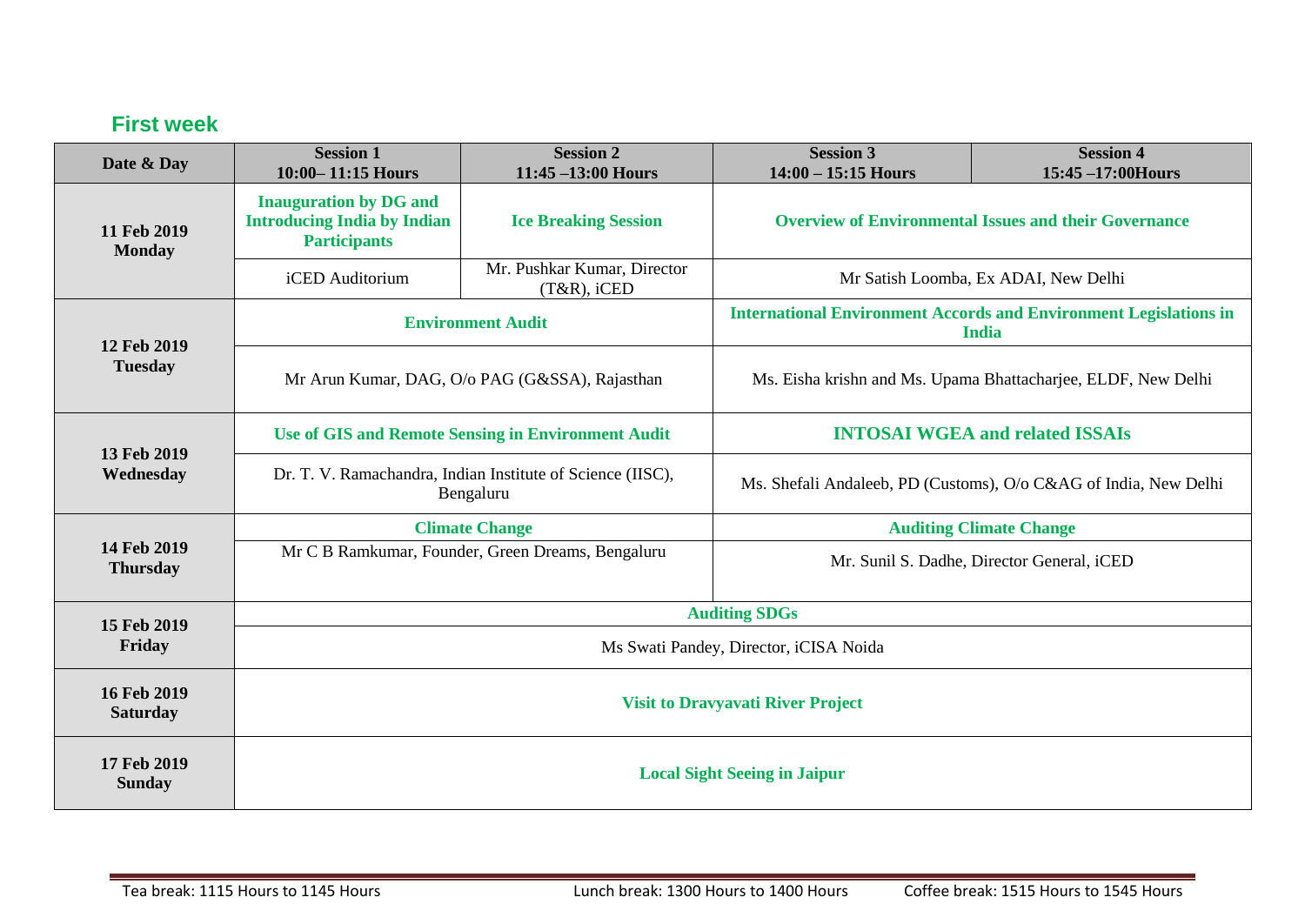#### **Second week**

| Date & Day                          | <b>Session 1</b><br>$10:00 - 11:15$ Hours                                                | <b>Session 2</b><br>$11:45 - 13:00$ Hours                                                                                | <b>Session 3</b><br>$14:00 - 15:15$ Hours                                            | <b>Session 4</b><br>$15:45 - 17:00$ Hours |
|-------------------------------------|------------------------------------------------------------------------------------------|--------------------------------------------------------------------------------------------------------------------------|--------------------------------------------------------------------------------------|-------------------------------------------|
|                                     | <b>Environment Impact Assessment in India and the World</b>                              |                                                                                                                          | Performance Audit on Renewable Energy Sector in India                                |                                           |
| <b>18 Feb 2019</b><br><b>Monday</b> | Dr. Sanjay Mathur, MNIT, Jaipur                                                          |                                                                                                                          | Mr. Pushkar Kumar Director (T&R), iCED                                               |                                           |
| 19 Feb 2019                         | Potential challenges in regulating in renewable energy sector                            |                                                                                                                          | <b>Audit of Mines and Minerals</b>                                                   |                                           |
| <b>Tuesday</b>                      | Mr. Arvind Karandikar, Consultant, International Finance Corporation<br>(IFC), New Delhi |                                                                                                                          | Mr. R Shyam, DAG, O/o PAG(Audit), Assam                                              |                                           |
| 20 Feb 2019<br>Wednesday            | <b>Biodiversity: Perspectives and Issues</b>                                             |                                                                                                                          | <b>Natural Resource Accounting</b>                                                   |                                           |
|                                     | Mr. Pushkar Kumar, Director (T&R), iCED                                                  |                                                                                                                          | Ms. Vidhu Sood, PD, RTI, Jaipur                                                      |                                           |
| 21 Feb 2019<br><b>Thursday</b>      | <b>Performance Audit on Administration of National Parks</b>                             |                                                                                                                          | <b>Industrial Air Pollution</b>                                                      |                                           |
|                                     | Mr. B. K. Mukherjee, A G (E&RSA), Karnataka                                              |                                                                                                                          | Dr. S. L. Kothari, Pro Vice Chancellor, Amity University, Jaipur                     |                                           |
| 22 Feb 2019<br>Friday               |                                                                                          | PA case study: Induction of bio toilets in passengers coaches in<br><b>Indian Railways</b>                               | <b>Group Excercise</b>                                                               |                                           |
|                                     |                                                                                          | Mr. Vishal Bansal, PAG (A&E) Haryana                                                                                     |                                                                                      |                                           |
| 23 Feb 2019<br><b>Saturday</b>      | <b>Issues in Waste Managment</b>                                                         |                                                                                                                          | <b>Planning and conducting Audit of Waste Management: Case</b><br>study of Karnataka |                                           |
|                                     |                                                                                          | Dr. Kurian Joseph, Professor of Environmental Engineering, Centre for<br>Environmental Studies, Anna University, Chennai | Ms. (Dr.) Amitha A J, DAG, O/o AG (G&SSA), Karnataka                                 |                                           |
| 24 Feb 2019<br><b>Sunday</b>        | <b>Transit for Study Tour to iCISA</b>                                                   |                                                                                                                          |                                                                                      |                                           |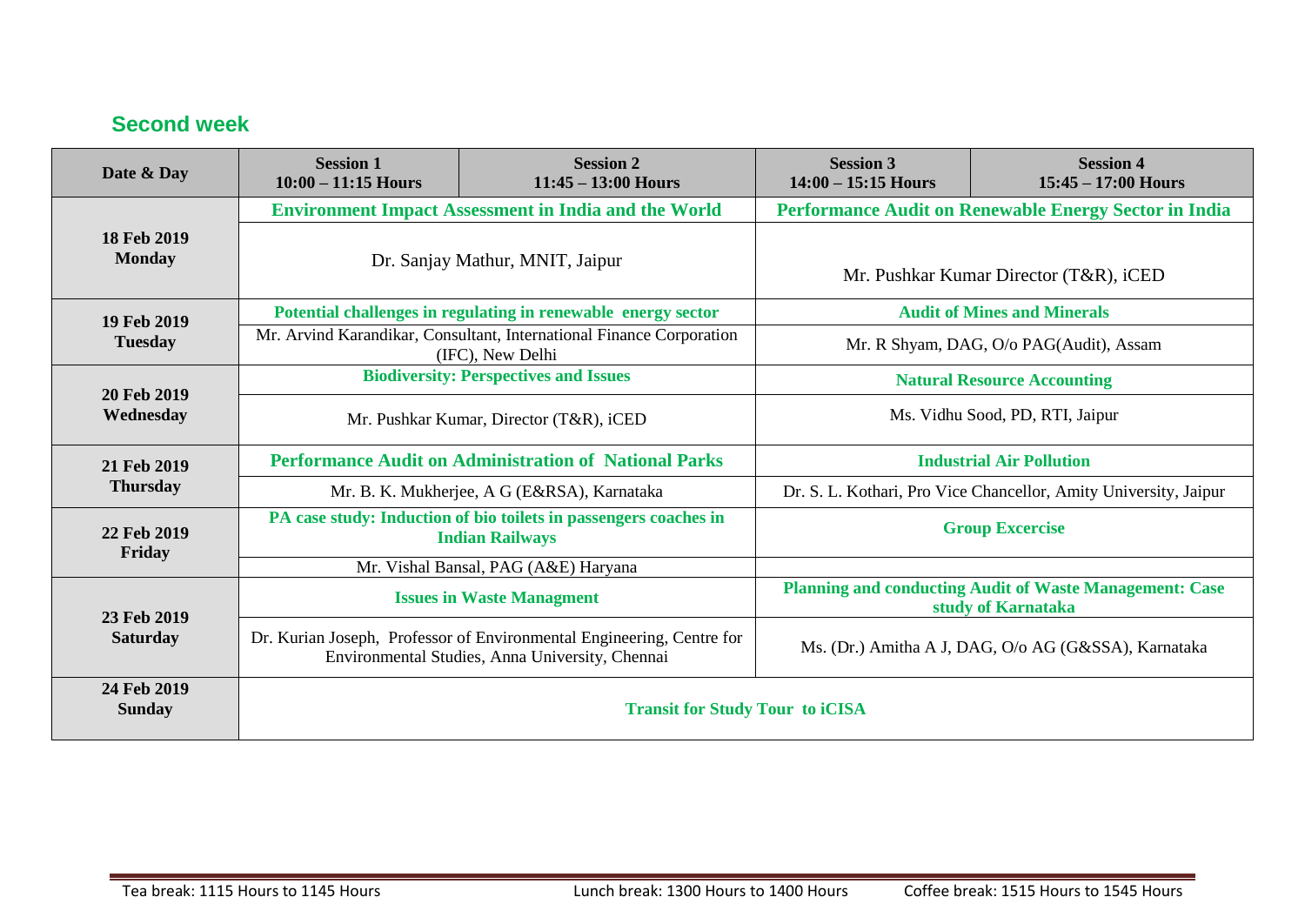| <b>Third week</b>              |                                            |                                           |                                           |                                           |
|--------------------------------|--------------------------------------------|-------------------------------------------|-------------------------------------------|-------------------------------------------|
| Date & Day                     | <b>Session 1</b><br>$10:00 - 11:15$ Hours  | <b>Session 2</b><br>$11:45 - 13:00$ Hours | <b>Session 3</b><br>$14:00 - 15:15$ Hours | <b>Session 4</b><br>$15:45 - 17:00$ Hours |
| 25 Feb 2019<br><b>Monday</b>   | <b>TERI Gram, Delhi</b>                    |                                           |                                           |                                           |
| 26 Feb 2019<br><b>Tuesday</b>  | <b>Yamuna Biodiversity Park, Delhi</b>     |                                           |                                           |                                           |
| 27 Feb 2019<br>Wednesday       | <b>Delhi Local Sight Seeing</b>            |                                           |                                           |                                           |
| 28 Feb 2019<br><b>Thursday</b> | <b>Tajmahal (Agra)</b>                     |                                           |                                           |                                           |
| 01 Mar 2019<br>Friday          | <b>Keoladeo National Park, Bharatpur</b>   |                                           |                                           |                                           |
| 02 Mar 2019<br><b>Saturday</b> | Sariska Visit, Alwar                       |                                           |                                           |                                           |
| 03 Mar 2019<br><b>Sunday</b>   | <b>Visit to Jaigarh and Nahargarh Fort</b> |                                           |                                           |                                           |